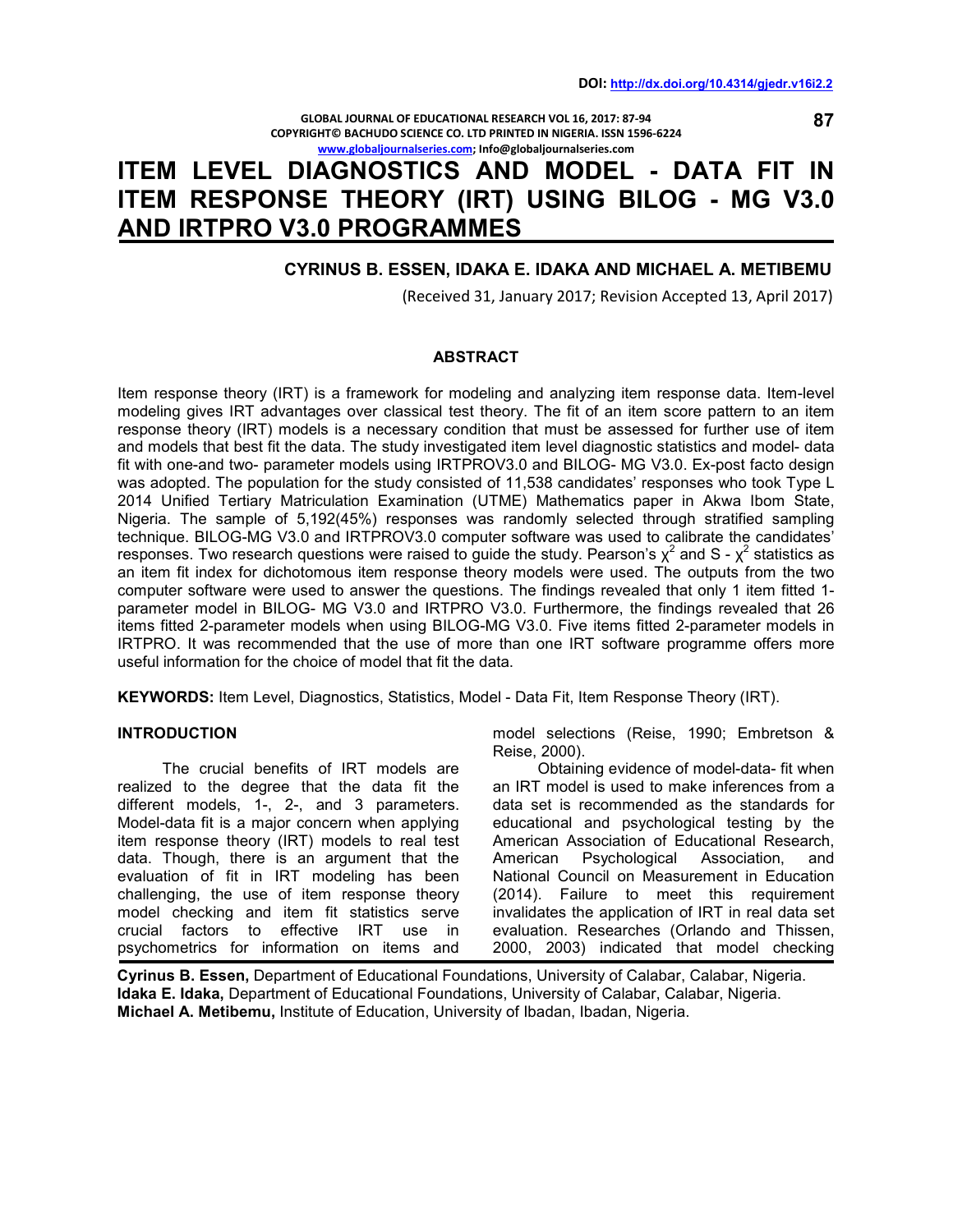remains a major hurdle to the effective implementation of item response theory in which, failure to assess item level and model-data- fit statistics in the applications of IRT models, according to Liu and Maydeu-Olivares (2014) before any inferences can be drawn from the fitted model, is capable of leading to any potentially misleading conclusions derived from poorly fitted models. The need to effectively assess model-data fit is imperative for correctly choosing the right model that adequately fits the data.

 Studies have shown an extension beyond dichotomous IRT models to polytomous IRT models, including the generalized partial credit model and rating scale model on item fit statistics and model selection in recent times (Chon, Lee & Ansley, 2007; Kang &Chen, 2011).Various model fit statistics for item-fit index, for dichotomous item response theory (IRT) models had been proposed (Orlando,1997; Orlando & Thissen, 1997, 2000, 2003) to assess the appropriateness of the chosen IRT models and calibration procedure in terms of the modeldata test for, 1-, 2-and 3 parameter logistic models, Wells, Wollack, and Serlin (2005) stressed that fit of model to the data must accurately portray the true relationship between ability and performance on the item. They held that model misfit has dire consequences leading to violation of invariance property. Thus, Kose (2014) emphasized that the property of invariance of item and ability parameters is the main stay of IRT that distinguishes it from CTT. The invariance property of item and ability is not dependent on the examinees distribution and characteristics of set of test items. Hence, Bolt (2002) believed that it is imperative for test developers to establish that a particular model fits the data before operationalizing a valid item.

 Orlando and Thissen (2003) opined that the appropriate use of IRT models is predicated on the premise that a number of IRT assumptions are made about the nature of the data, to ensure that the model accurately represents the data. When these assumptions are not met, inferences regarding the nature of the items and tests can be erroneous, and the potential advantages of using IRT are not gained. Besides, Sinhary (2005) held that failure to ensure the appropriateness of model-data fit analysis carried the risk of drawing incorrect conclusion.

 According to Hambleton and Swaminathan (1985 cited in McAlphine, 2002), the measure of model data fit should be based on three types of evidence. Firstly, the validity of the assumption of the model for the data set such as: (a) unidimensionality, (b) the test is not speeded, (c) guessing is minimal for 1 and 2PL, (d) all items are of equal discrimination for 1PL. Secondly, that the expected properties are obtained to reflect; invariance of item and ability parameter estimates. Finally, the accuracy of the model prediction should be assessed through the analysis of item residuals.

 In addition, Sijtsma and Hemker (2000) and Sheng(2005) opined that the basic assumptions of IRT: unidimensionality, local independence, monotonocity and item characteristic curve should be properly assessed as standard measures to investigate model data fit analysis. Zhao (2008) recommended that making judgment about item- level and model fit to test data should be based on four major steps of evidence:

- (i) Choosing software and initial classical analysis,
- (ii) Checking basic assumptions of IRT,
- (iii) Assessing model data fit, and
- (iv) Checking model, item and ability parameter invariance.

 Orlando (1997), Orlando and Thissen (2000), Stone (2000), Glas and Suarez-Falcon (2003), Stone and Zhang (2003), Dodeen (2004) and Sinharay (2005) developed a number of item-level fit statistics for use with dichotomous item response theory models. The common procedure for constructing item fit indices for the 2PL and 3PL models group respondents based on their estimated standing on the latent variable being measured by the test and obtained observed frequencies correct and incorrect each summed score for these groups.

 Dodeen (2004) used several simulated data sets and real data set that employed several newer items fit statistics: The S  $-x^2$  and S- G<sup>2</sup> statistics of Orlando and Thissen (2000), the  $\chi^2$ and G<sup>2</sup>statistics of Stone (2000).Orlando &Thissen (2000) used summed score approach to form new indices: *S* −*X* 2 , a Pearson *X* 2 statistics, and *S* −  $G^2$ , a likelihood ratio  $G^2$ statistic and chi-square goodness of fit statistics. Zhao(2008) stated that the most widely used and current software packages such as BILOG, BILOG MG, BILOG, 3.0, 3.11; PARSCALE,<br>MULTILOG, IRTPRO, GOODFIT, IRTFIT MULTILOG, IRTPRO, GOODFIT, IRTFIT RESAMPLE, among others, provide model fit statistics analysis.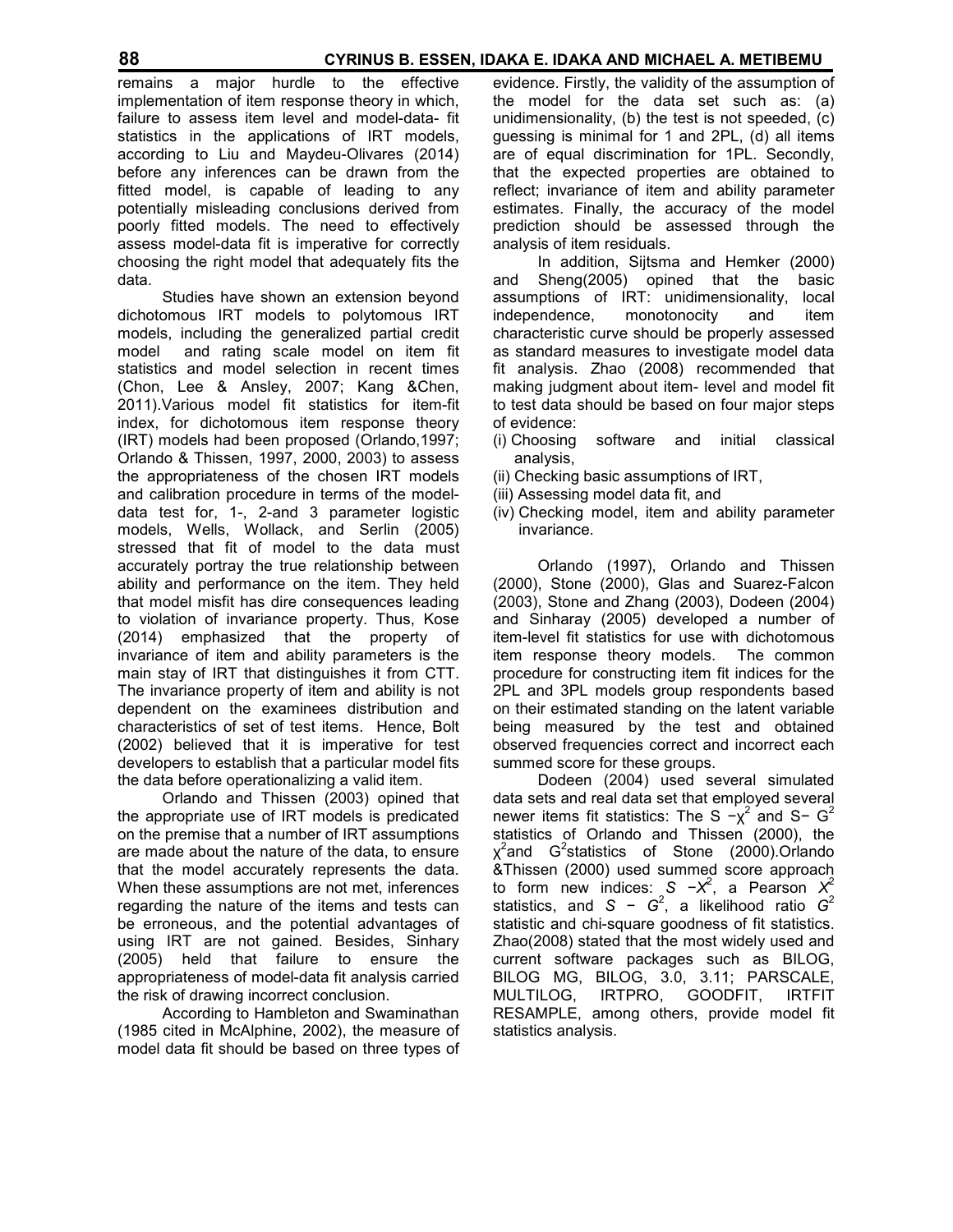### **ITEM LEVEL DIAGNOSTICS AND MODEL - DATA FIT IN ITEM RESPONSE THEORY (IRT) 89**

 Orlando and Thissen (2003) used MULTILOG software on the utility of *S* − *X* 2 as an item fit index for dichotomous item response theory models. Results were based on a simulation generated and calibrated for 100 tests under each of 27 conditions (3 bad items)  $\times$  (3 test lengths)  $\times$  (3 sample sizes). The three nonlogistic (bad) items were created and embedded in otherwise 3PL tests of length 10, 40, and 80 items for samples of size 500, 1,000, and 2,000.The item fit indices  $S - X^2$  and  $Q1 - X^2$ were calculated for each item. The conclusion was that the performance of *S* − *X* 2 improved with test length. The performance of  $S - X^2$  was superior to Q1 –  $X^2$  under most but not all conditions. Results from the study implied that *S*  − *X* <sup>2</sup>was useful tool in detecting the misfit of one item contained in an otherwise well-fitted test, lending additional support to the utility of the index for use with dichotomous item response theory models.

 Also, Mokobi and Adedoyin (2014) used MULTILOG to assess item level and model fit statistics in a 3 parameter logistic model with 2010 Botswana Junior Certificate Examination Mathematics paper one. A chi-square goodness of fit statistics was employed in assessing item fit to 1PL, 2PL and 3PL models. The results revealed that 10 items fitted the 1PL, 11 items fitted the 2PL model and 24 items fitted the 3PL models. Therefore, the 3PL model was used for the analysis.

 Furthermore, Dodeen (2004) used BILOG 3.11 software for fitting the 3PL model to the generated data sets and for computing the values of the  $\chi^2$  G statistic. The statistics S- $\chi^2$  and S−G<sup>2</sup>were computed using the GOODFIT programme. The proportion significant for the  $S-\chi^2$  and  $\chi^2$  were low and close to the nominal level for all the test conditions. The statistics  $x^2$ and  $G<sup>2</sup>$  were computed using the IRTFIT RESAMPLE programme. The average item fit statistics, the proportion of item fit statistics were significant at 1percent level and the correlations between the generating item parameters and the average item fit statistics over the 100 replications under any test condition were computed under each of the nine test conditions. Furthermore, Essen (2015) examined model-data fit in 2014 in a 50 item dichotomously scored JAMB Mathematics items data with chi-square goodness of fit statistics using BILOG MG, 3.0 software programme. No item fitted the 1 parameter model,26 items fitted 2- parameter IRT model, while 3-paramater model displayed some irregularities. Therefore, the 2-paramter logistic model was best for the data.

 In another study, Kang and Chen (2007) used an item-fit index,  $S-X^2$ , proposed by Orlando and Thissen (2000, 2003) for dichotomous item response theory (IRT) models, which has performed better than traditional itemfit statistics. The study extended the utility of  $S-X^2$ to polytomous IRT models, including the generalized partial credit model, partial credit model, and rating scale model. The performance of the generalized  $S-X^2$  in assessing item-model fit was studied in terms of empirical Type I error rates and power as compared to results obtained for *G* 2 provided by the computer programme PARSCALE. The results showed that the generalized S- $X^2$  was a promising item-fit index for polytomous items in educational and psychological testing programmes.

 Besides, Chon, Lee and Ansley (2007) in a study examined various model combinations and calibration procedures for mixed format tests under different item response theory (IRT) models and calibration methods. Using real data sets that consisted of both dichotomous and polytomous items, nine possible applicable IRT model mixtures and two calibration procedures were compared based on traditional and alternative goodness-of-fit statistics. Three dichotomous models and three polytomous models were combined to analyze mixed format test using both simultaneous and separate calibration methods. To assess goodness of fit, the PARSCALE's  $G<sup>2</sup>$  was used. In addition, two fit statistics proposed by Orlando and Thissen (2000) were extended to more general forms to enable the evaluation of fit form fixed format tests. The results indicated that the three parameter logistic models combined with the generalized partial credit model among various IRT models combinations led to the best fit to the given data sets, while the one parameter logistic model had the largest number of misfit items. In comparison of three fit statistics. Some inconsistencies were found between traditional and new indices for assessing the IRT models to data. The study revealed considerably better model fit than the traditional indices.

 This study investigated item- level diagnostics and model-data fit in IRT using BILOG MG.3.0 and IRTPRO V3.0 software. The 2014 Unified Tertiary Matriculation Examination (UTME) Mathematics items was used for the analysis. Joint Admissions and Matriculation Board (JAMB) that is vested with the sole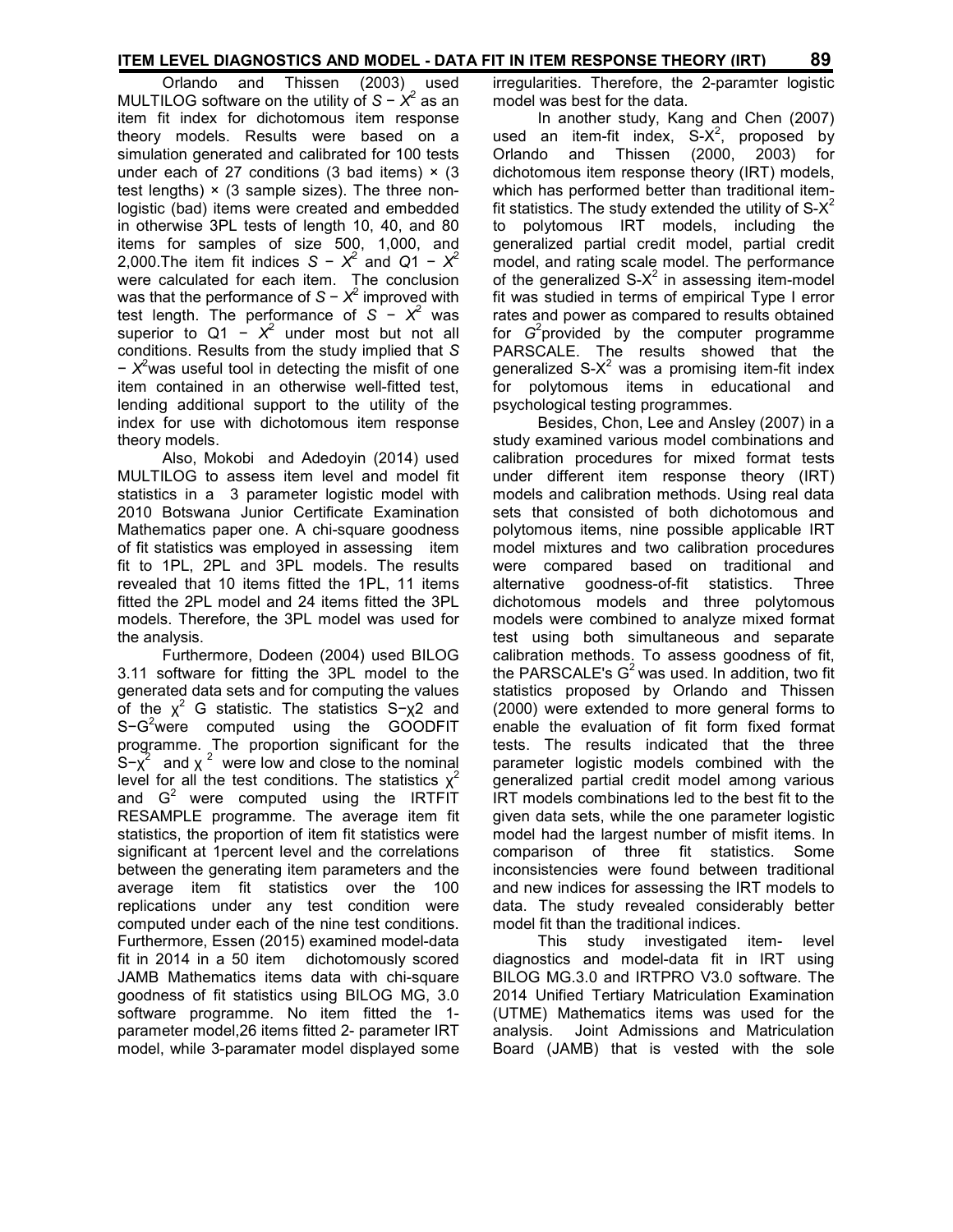responsibilities of conducting examination for admissions into the Nigerian Universities, Polytechnics and Colleges of Education had shifted from the CTT to IRT paradigm in test construction and development in line with the best global practices of item and person independence in educational assessment. However, the extent to which the items fit the various IRT model is the concern of the study as an essential standard condition for the use of the data.

# **Purpose of the study**

The study investigated the extent 2014 UTME Mathematics items fitted the 1-2- and 3 parameter with the use of BILOG MG.3.0 and IRTPRO V3.0 software programmes with the use of S-  $X^2$  and Pearson  $X^2$  statistics. The study specifically examined:

- 1. The IRT model data fit statistics  $S-X^2$  and  $X^2$  in IRTPRO V3.0 and BILOG MG.3.0 that best diagnose 2014 UTME Mathematics items model data fit accurately
- 2. The IRT software programmes (BILOG MG.3.0 and IRTPRO V3.0) that best fit the 2014 UTME Mathematics items.

### **Research questions**

 The following research questions directed the study.

- 1. Which of the IRT fit statistics  $S-X^2$  in IRTPRO V3.0 and  $X^2$  in BILOG MG.3.0 best diagnose model data fit accurately?
- 2. Which of the IRT software programmes (BILOG MG.3.0 and IRTPRO V3.0) is appropriate for the 2014 UTME Mathematics items?

#### **Method**

 The research design for this study was expost facto. The researcher's choice to use this method was based on the fact that the researcher had no intentions to manipulate the characteristics of the participants nor the variables involved. The population for the study consisted of 11,538 candidates who took Type L 2014 UTME Mathematics in Akwa Ibom State. Four thousand, five hundred and forty-six were females and 6,994 were males. A stratified sampling procedure was used to select 5,192 candidates' response data, comprising, 2,596 males and 2,596 females, representing 45 per cent of the candidates who took 2014 UTME Mathematics items. The 5,192 candidates' response data were subjected to BILOG-MG 3.0 and IRTPRO V 3.0 computer software calibration in a 1-, 2- and 3-parameter models. The outputs were used for analysis.

# **Results**

The results of the data analysis are presented in Tables: 1 and 2 according to the research questions.

### **Research question 1**

Which of the IRT fit statistics  $S-X^2$  in IRTPRO V3.0 and  $X^2$  in BILOG MG.3.0 best diagnose s2014 UTME Mathematics items model data fit accurately?

 Table 1 shows the results obtained from two software programmes: IRTPRO V 3.0 and BILOG MG 3.0. The two programmes shows the extent 2014 Mathematics items were calibrated with S-X<sup>2</sup> and X<sup>2</sup> diagnostic indices of each item at different IRT models. Both software calibrated the data at 1-PL, 2-PL, and only IRTPRO calibrated 3-parameter logistic model. 3 parameter in BILOG MG 3.0 displayed some level of inconsistencies that did not allow for the use of the calibrated model. From the results in IRTPRO 48 items were significant at less than .05, in 1- parameter, except item no 10 with a non- significant value of .1216. In a 2-paramter, 44 items are significant at less than .05, with 5 items: 10 (.1808), 12 (.1023), 18(.0549), 19 (.1714) and 45(.0909) as non-significant. At 3 paramter model, in IRTPRO, 42 items are significant, while 7 items: 10 (.2851), 12 (.6206), 18(.1333), 19(.3215), 29 (.3878), 37(.1695) and 45(.2597) are non-significant.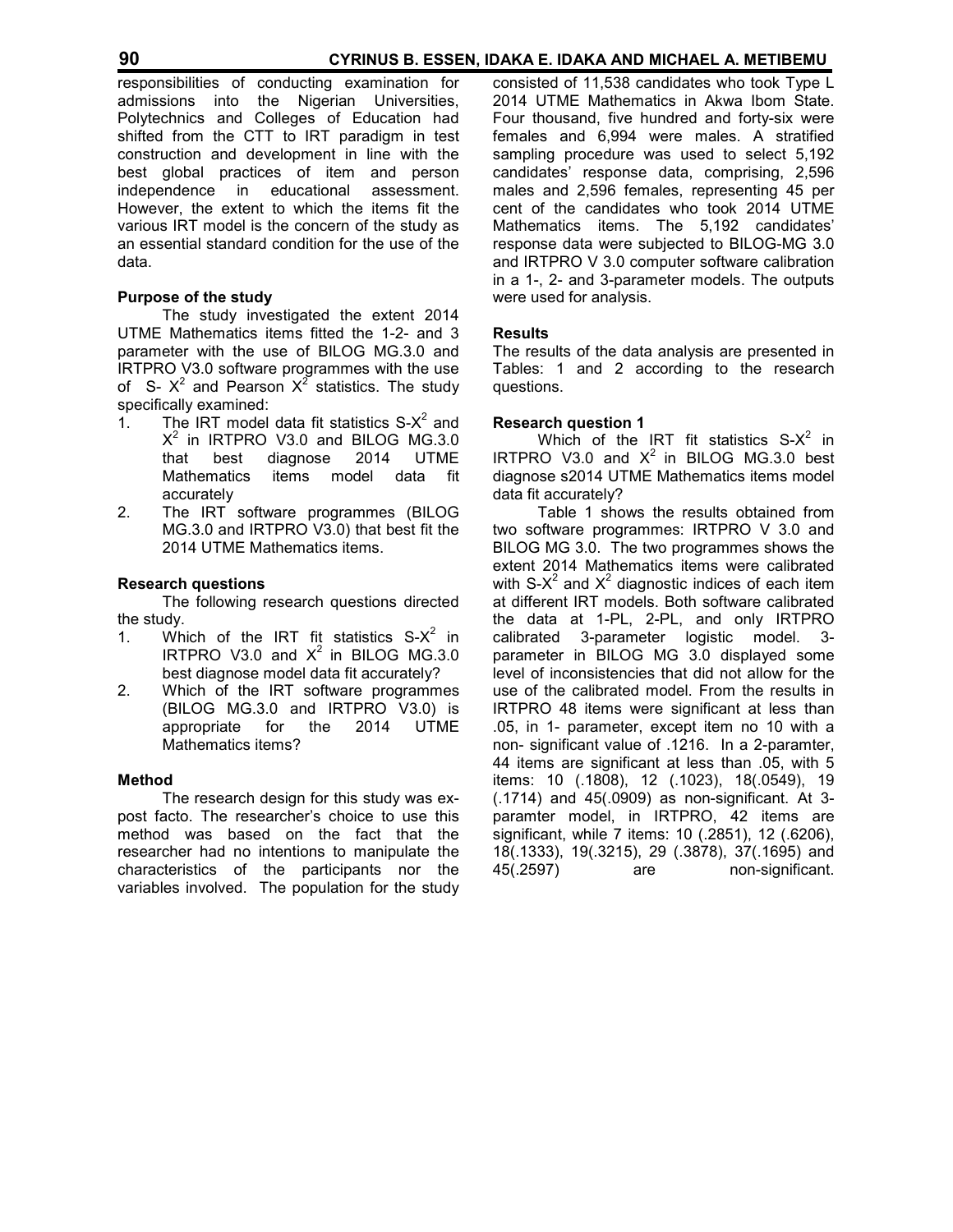#### **ITEM LEVEL DIAGNOSTICS AND MODEL - DATA FIT IN ITEM RESPONSE THEORY (IRT) 91**

| ۰, |
|----|
|    |

|              |                   |     |          |                |             |       | Table 1: IRT item- level diagnostic fit statistics $S-X^2$ in IRTPRO V3.0 and $X^2$ in BILOGMG.3.0 |     |           |                                                                                                                                                                                                                                                                                                                                                                                                                                                |                  |          |                   |        |          |
|--------------|-------------------|-----|----------|----------------|-------------|-------|----------------------------------------------------------------------------------------------------|-----|-----------|------------------------------------------------------------------------------------------------------------------------------------------------------------------------------------------------------------------------------------------------------------------------------------------------------------------------------------------------------------------------------------------------------------------------------------------------|------------------|----------|-------------------|--------|----------|
| Item         | <b>IRTPRO-1PL</b> |     |          |                | BILOG-1PL   |       | <b>IRTPRO-2PL</b>                                                                                  |     |           | $BILOG - 2PL$                                                                                                                                                                                                                                                                                                                                                                                                                                  |                  |          | <b>IRTPRO-3PL</b> |        |          |
|              | $S - X^2$         | d.f | Prob.    | $\mathrm{X}^2$ | d.f         | Prob  | $\ensuremath{\mathrm{S}}\ensuremath{\text{-}}\ensuremath{\mathrm{X}}^2$                            | d.f | Prob.     | $\mathrm{X}^2$                                                                                                                                                                                                                                                                                                                                                                                                                                 | d.f              | Prob     | $S - X^2$         | d.f    | Prob.    |
| $\mathbf{2}$ | 249.52            | 39  | .0001    | 187.5          | 8           | .0000 | 181.29                                                                                             | 42  | .0001     | 22.7                                                                                                                                                                                                                                                                                                                                                                                                                                           | 9                | .0068    | 159.74            | 41     | .0001    |
| $\sqrt{3}$   | 120.31            | 41  | .0001    | 66.1           | 8           | .0000 | 91.10                                                                                              | 39  | .0001     | 21.0                                                                                                                                                                                                                                                                                                                                                                                                                                           | 9                | .0125    | 69.84             | 39     | .0001    |
| 5            | 79.61             | 41  | .0003    | 52.0           | 8           | .0000 | 73.66                                                                                              | 39  | .0007     | 15.9                                                                                                                                                                                                                                                                                                                                                                                                                                           | 9                | .0690*   | 61.21             | 40     | .0170    |
| 5            | 209.61            | 40  | .0001    | 256.6          | 9           | .0000 | 114.33                                                                                             | 42  | .0001     | 8.9                                                                                                                                                                                                                                                                                                                                                                                                                                            | 9                | .4436*   | 110.55            | 42     | .0001    |
| 6            | 907.98            | 39  | .0001    | 277.5          | 9           | .0000 | 607.46                                                                                             | 41  | .0001     | 21.9                                                                                                                                                                                                                                                                                                                                                                                                                                           | $\boldsymbol{9}$ | .0093    | 572.84            | 40     | .0001    |
| $\tau$       | 91.02             | 40  | .0001    | 67.4           | 8           | .0000 | 76.47                                                                                              | 39  | .0003     | 11.2                                                                                                                                                                                                                                                                                                                                                                                                                                           | 9                | .2626*   | 72.58             | 39     | .0009    |
| 8            | 164.11            | 39  | .0001    | 185.8          | 8           | .0000 | 155.92                                                                                             | 38  | .0001     | 5.5                                                                                                                                                                                                                                                                                                                                                                                                                                            | $\mathbf{9}$     | .7877*   | 141.53            | 38     | .0001    |
| 9            | 119.44            | 41  | .0001    | 63.2           | 8           | .0000 | 71.39                                                                                              | 38  | $.0008\,$ | 19.1                                                                                                                                                                                                                                                                                                                                                                                                                                           | 9                | .0243    | 59.59             | 39     | .0184    |
| 10           | 51.71             | 41  | $.1216*$ | 51.2           | $\,$ 8 $\,$ | .0000 | 49.07                                                                                              | 41  | $.1808*$  | 9.7                                                                                                                                                                                                                                                                                                                                                                                                                                            | 9                | .0840*   | 44.56             | 40     | $.2851*$ |
| 11           | 1997.49           | 34  | .0001    | 910.8          | 9           | .0000 | 141.06                                                                                             | 43  | .0001     | 74.8                                                                                                                                                                                                                                                                                                                                                                                                                                           | 9                | .0000    | 94.09             | 41     | .0001    |
| 12           | 59.32             | 40  | .0251    | 31.8           | $\,$ $\,$   | .0000 | 50.51                                                                                              | 39  | $.1023*$  | 27.1                                                                                                                                                                                                                                                                                                                                                                                                                                           | 9                | .0013    | 36.70             | $40\,$ | $.6206*$ |
| 13           | 158.19            | 39  | .0001    | 107.1          | 8           | .0000 | 87.33                                                                                              | 36  | .0001     | 9.7                                                                                                                                                                                                                                                                                                                                                                                                                                            | $\overline{9}$   | .3746*   | 65.47             | 37     | .0027    |
| 14           | 172.89            | 40  | .0001    | 110.5          | 8           | .0000 | 80.32                                                                                              | 36  | .0001     | 15.3                                                                                                                                                                                                                                                                                                                                                                                                                                           | 9                | .0825*   | 64.88             | 37     | .0031    |
| 15           | 138.82            | 39  | .0001    | 100.6          | $\,$ 8 $\,$ | .0000 | 87.61                                                                                              | 37  | .0001     | 17.7                                                                                                                                                                                                                                                                                                                                                                                                                                           | $\overline{9}$   | .0389    | 69.21             | 38     | .0015    |
| 16           | 133.25            | 39  | .0001    | 106.0          | 8           | .0000 | 67.71                                                                                              | 37  | .0015     | 13.7                                                                                                                                                                                                                                                                                                                                                                                                                                           | 9                | .1317*   | 56.44             | 38     | .0273    |
| 17           | 2136.33           | 34  | .0001    | 1067.7         | 9           | .0000 | 235.45                                                                                             | 43  | .0001     | 107.9                                                                                                                                                                                                                                                                                                                                                                                                                                          | 9                | .0000    | 202.12            | 41     | .0001    |
| 18           | 81.87             | 40  | .0001    | 69.0           | 8           | .0000 | 54.06                                                                                              | 39  | $.0549*$  | 14.2                                                                                                                                                                                                                                                                                                                                                                                                                                           | 9                | $.1152*$ | 50.00             | 40     | $.1333*$ |
| 19           | 140.69            | 40  | .0001    | 113.8          | 8           | .0000 | 43.89                                                                                              | 36  | $.1714*$  | 11.3                                                                                                                                                                                                                                                                                                                                                                                                                                           | 9                | .2562*   | 40.41             | 37     | .3215*   |
| 20           | 352.10            | 40  | .0001    | 54.0           | 9           | .0000 | 501.95                                                                                             | 39  | .0001     | 11.0                                                                                                                                                                                                                                                                                                                                                                                                                                           | 9                | .2726*   | 548.22            | 40     | .0001    |
| 21           | 256.18            | 40  | .0001    | 202.0          | 9           | .0000 | 158.10                                                                                             | 36  | .0001     | 17.5                                                                                                                                                                                                                                                                                                                                                                                                                                           | 9                | .0417    | 98.31             | 39     | .0001    |
| 22           | 11232.38          | 21  | .0001    | 1705.4         | $\tau$      | .0000 | 122.68                                                                                             | 42  | .0001     |                                                                                                                                                                                                                                                                                                                                                                                                                                                | -----            | -----    | 1275.43           | 43     | .0001    |
| 23           | 209.03            | 40  | .0001    | 165.0          | 8           | .0000 | 88.01                                                                                              | 36  | .0001     | 23.6 9                                                                                                                                                                                                                                                                                                                                                                                                                                         |                  | .0007    | 56.43             | 39     | .0349    |
| 24           | 182.13            | 39  | .0001    | 114.7          | $\,$ $\,$   | .0000 | 65.86                                                                                              | 36  | .0017     | 15.3                                                                                                                                                                                                                                                                                                                                                                                                                                           | $\overline{9}$   | .0837*   | 59.36             | 38     | .0349    |
| 25           | 145.70            | 39  | .0001    | 97.7           | 8           | .0000 | 96.91                                                                                              | 37  | .0001     | 17.3 9                                                                                                                                                                                                                                                                                                                                                                                                                                         |                  | .0440    | 56.37             | 40     | .0445    |
| 26           | 310.61            | 38  | .0001    | 152.5          | 9           | .0000 | 326.20                                                                                             | 38  | .0001     | 28.3                                                                                                                                                                                                                                                                                                                                                                                                                                           | 9                | .0009    | 363.98            | 38     | .0001    |
| 27           | 183.33            | 40  | .0001    | 165.5          | 8           | .0000 | 90.73                                                                                              | 36  | .0001     | 27.0 9                                                                                                                                                                                                                                                                                                                                                                                                                                         |                  | .0014    | 79.92             | 39     | .0001    |
| 28           | 153.96            | 39  | .0001    | 157.8          | 8           | .0000 | 123.83                                                                                             | 38  | .0001     | 4.6                                                                                                                                                                                                                                                                                                                                                                                                                                            | 9                | .8662*   | 120.19            | 38     | .0001    |
| 29           | 144.34            | 40  | .0001    | 91.2           | 8           | .0000 | 58.06                                                                                              | 37  | .0150     | 5.6                                                                                                                                                                                                                                                                                                                                                                                                                                            | 9                | .7802*   | 41.95             | 40     | .3878*   |
| 30           | 173.51            | 39  | .0001    | 191.0          | $\,$ 8 $\,$ | .0000 | 141.44                                                                                             | 39  | .0001     | 11.7                                                                                                                                                                                                                                                                                                                                                                                                                                           | 9                | .2332*   | 87.44             | 40     | .0001    |
| 31           | 800.83            | 37  | .0001    | 191.9          | 9           | .0000 | 544.12                                                                                             | 39  | .0001     | 18.3                                                                                                                                                                                                                                                                                                                                                                                                                                           | 9                | .0320    | 661.00            | 41     | .0001    |
| 32           | 188.17            | 40  | .0001    | 39.0           | 8           | .0000 | 294.59                                                                                             | 39  | .0001     | 5.4                                                                                                                                                                                                                                                                                                                                                                                                                                            | 9                | .7990*   | 294.59            | 38     | .0001    |
| 33           | 494.94            | 40  | .0001    | 47.2           | 9           | .0000 | 710.61                                                                                             | 39  | .0001     | 6.2                                                                                                                                                                                                                                                                                                                                                                                                                                            | 9                | $.7167*$ | 737.93            | 41     | .0001    |
| 34           | 247.21            | 40  | .0001    | 243.3          | 9           | .0000 | 122.36                                                                                             | 36  | .0001     | 8.7                                                                                                                                                                                                                                                                                                                                                                                                                                            | $\overline{9}$   | .4634*   | 69.64             | 38     | .0013    |
| 35           | 1804.09           | 36  | .0001    | 998.3          | 8           | .0000 | 545.03                                                                                             | 43  | .0001     | 230.6                                                                                                                                                                                                                                                                                                                                                                                                                                          | 9                | .0000    | 496.95            | 42     | .0001    |
| 36           | 183.56            | 39  | .0001    | 286.3          | 8           | .0000 | 176.07                                                                                             | 39  | .0001     | 5.3                                                                                                                                                                                                                                                                                                                                                                                                                                            | 9                | .8106*   | 153.28            | 41     | .0001    |
| 37           | 186.71            | 40  | .0001    | 18.2           | 8           | .0000 | 93.11                                                                                              | 39  | .0001     | 15.2                                                                                                                                                                                                                                                                                                                                                                                                                                           | 9                | $.0846*$ | 47.30             | 39     | .1695*   |
| 38           | 91.28             | 40  | .0001    | 43.8           | 8           | .0000 | 119.33 39                                                                                          |     | .0001     | 6.6                                                                                                                                                                                                                                                                                                                                                                                                                                            | 9                | .6836*   | 111.89            | 39     | .0001    |
| 39           | 197.54            | 39  | .0001    | 199.5          | $\,$ 8 $\,$ | .0000 | 83.10 37                                                                                           |     | .0001     | 25.4                                                                                                                                                                                                                                                                                                                                                                                                                                           | $\mathbf{9}$     | .0026    | 55.56             | 39     | .0414    |
| 40           | 202.44            | 38  | .0001    | 272.8          | 8           | .0000 | 158.11 39                                                                                          |     | .0001     | 24.0                                                                                                                                                                                                                                                                                                                                                                                                                                           | 9                | .0043    | 122.98            | 41     | .0001    |
| 41           | 128.29            | 40  | .0001    | 51.8           | 9           | .0000 | 194.86 39                                                                                          |     | .0001     | 19.3                                                                                                                                                                                                                                                                                                                                                                                                                                           | 9                | .0224    | 186.50            | 40     | .0001    |
| 42           | 126.44            | 39  | .0001    | 82.8           | 8           | .0000 | 83.19 38                                                                                           |     | .0001     | 32.4                                                                                                                                                                                                                                                                                                                                                                                                                                           | 9                | .0002    | 57.47             | 39     | .0285    |
| 43           | 487.99            | 39  | .0001    | 48.8           | 8           | .0000 | 634.84 39                                                                                          |     | .0001     | 3.0                                                                                                                                                                                                                                                                                                                                                                                                                                            | 9                | .9660*   | 619.04            | 40     | .0001    |
| 44           | 89.11             | 40  | .0001    | 92.6           | $\,$ 8 $\,$ | .0000 | 97.97 40                                                                                           |     | .0001     | 1.9                                                                                                                                                                                                                                                                                                                                                                                                                                            | 9                | .9924*   | 88.40             | 40     | .0001    |
| 45           | 81.79             | 40  | .0001    | 104.8          | 8           | .0000 | 51.21 39                                                                                           |     | .0909*    | 16.3                                                                                                                                                                                                                                                                                                                                                                                                                                           | 9                | $.0611*$ | 45.30             | 40     | .2597*   |
| 46           | 132.00            | 39  | .0001    | 191.7          | 8           | .0000 | 93.25                                                                                              | -40 | .0001     | 19.7                                                                                                                                                                                                                                                                                                                                                                                                                                           | 9                | .0196    | 65.12             | 40     | .0073    |
| 47           | 1331.28           | 36  | .0001    | 683.0          | 8           | .0000 | 481.43 44                                                                                          |     | .0001     | 213.6                                                                                                                                                                                                                                                                                                                                                                                                                                          | 9                | .0000    | 429.01            | 43     | .0001    |
| 48           | 163.13            | 39  | .0001    | 99.4           | 9           | .0000 | 180.29 39                                                                                          |     | .0001     | 5.0                                                                                                                                                                                                                                                                                                                                                                                                                                            | 9                | .8311*   | 180.42            | 40     | .0001    |
| 49           | 8787.90           | 18  | .0001    | 1024.8         | 5           | .0000 | 87.45 42                                                                                           |     | .0001     | $\frac{1}{2} \left( \frac{1}{2} \right) + \frac{1}{2} \left( \frac{1}{2} \right) + \frac{1}{2} \left( \frac{1}{2} \right) + \frac{1}{2} \left( \frac{1}{2} \right) + \frac{1}{2} \left( \frac{1}{2} \right) + \frac{1}{2} \left( \frac{1}{2} \right) + \frac{1}{2} \left( \frac{1}{2} \right) + \frac{1}{2} \left( \frac{1}{2} \right) + \frac{1}{2} \left( \frac{1}{2} \right) + \frac{1}{2} \left( \frac{1}{2} \right) + \frac{1}{2} \left($ |                  | ------   | 565.39            | 37     | .0001    |
| 50           | 74.95             | 39  | .0001    | 69.4           | $\mathbf Q$ | .0000 | 58.94 39                                                                                           |     | .0211     | 8.1 9                                                                                                                                                                                                                                                                                                                                                                                                                                          |                  | .5260*   | 58.85             | 40     | .0275    |

**\*= non-significant items** 

 In BILOG MG. V 3.0, at 1-parameter model, all the 49 items are significant. At the 2 paramter model, 21 items are significant, while 26 items: 4(.0690), 5(.4436), 7 (.2626), 8(.7877), 10(.0840), 13(.3746), 14(.0825), 16(.1317) 14(.0825), 18(.1152), 19(.2562), 20(.2726), 24(.0837), 28(.8662), 29(.7802), 30(.2332), 32(.7990), 33(.71670, 34(.4634), 36(.8106), 37(.0846), 38(.6836), 43(.9660), 44(.9924), 45(.0611),

48(.8311) and 50(.5260). However, the 3 parameter logistic model in BILOG MG V3.0 showed some inconsistencies, therefore, the calibration was not obtained. The rule of thumb in model-data fit holds that items with significant values are misfit items for the model. This implies from the results that in IRTPRO programme, 1 item fits 1-paramter; 5 items fit 2-parameter and 7 items fit 3-parameter model. In BILOG MG V3.0,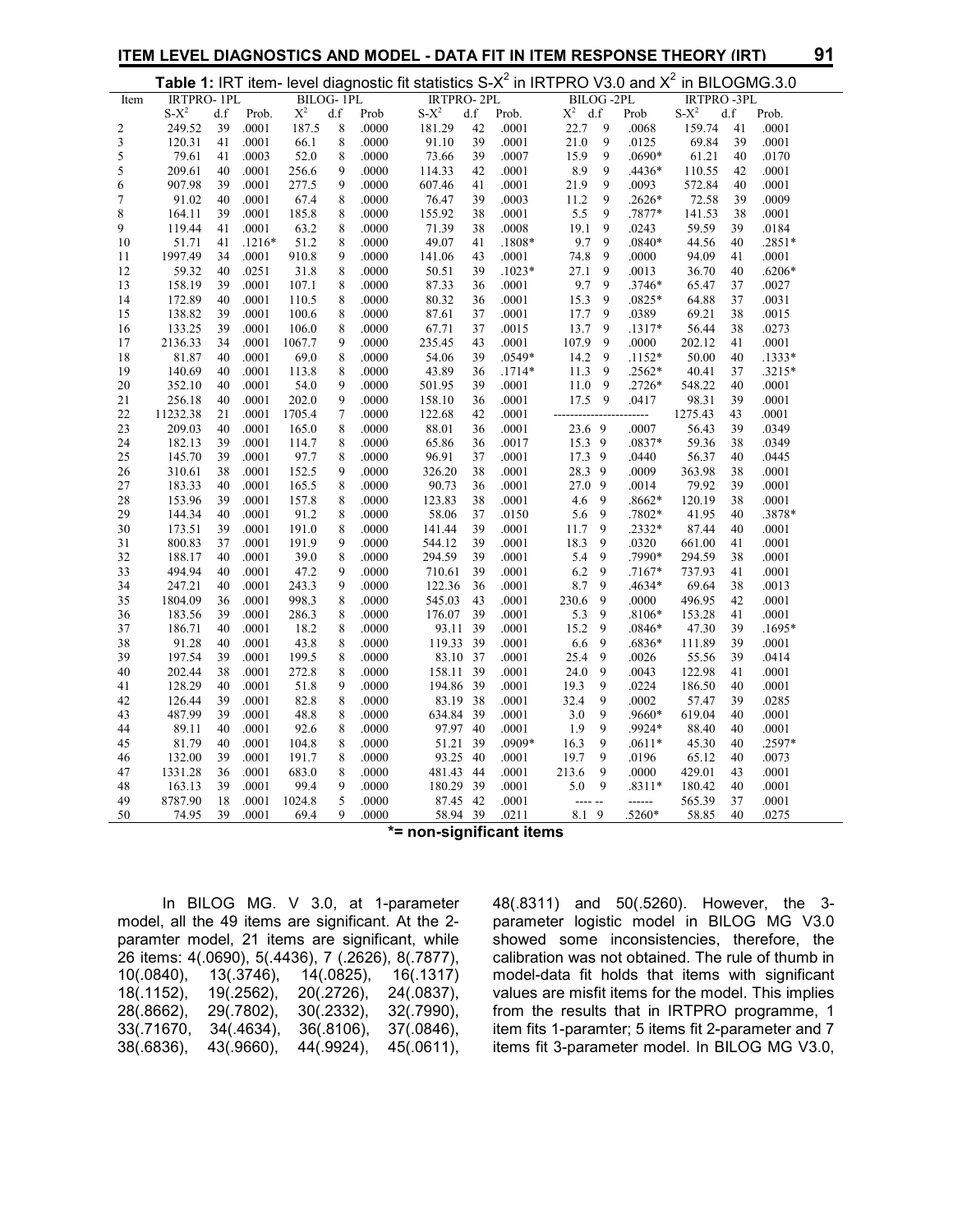no item fits the 1-parameter mode; 26 items fit the 2-parameter model. Therefore, 2-parameter in BILOG MG V3.0 best fits the 2014 UTME Mathematics items.

#### **Research question 2**

 Which of the IRT software programmes (BILOG MG.3.0 and IRTPRO V3.0) is appropriate for the 2014 UTME Mathematics items?

**Table 2:** IRT software programmes (BILOG MG.3.0 and IRTPRO V3.0) in 2014 UTME Mathematics

| items?                    |                         |                |  |  |  |  |
|---------------------------|-------------------------|----------------|--|--|--|--|
| <b>Software Programme</b> | Non-sig. item per model | <b>Remarks</b> |  |  |  |  |
| IRTPRO (1- PL)            |                         | Not suitable   |  |  |  |  |
| IRTPRO (2-PL)             | 5                       | Not suitable   |  |  |  |  |
| IRTPRO (3-PL)             |                         | Not suitable   |  |  |  |  |
| BILOG MG V 3.0 (1- PL)    | None                    | Not suitable   |  |  |  |  |
| BILOG MG V 3.0 (2-PL)     | 26                      | Most suitable  |  |  |  |  |

 Result in Table 2 reveals that though the numbers of items shows some improvement in IRTPRO from 1 in 1-pl, 5 items in 2-pl to 7 items in 3-pl models the choice of IRTPRO software programme does not prove very suitable, as more items are not identified. Comparatively, BILOG MG V3.0 software programme show remarkable improvement in identifying 26 items that fit 2-parameter models, though no item fits 1 parameter model. The result show that the use of software is dependent on which programme indicates an improved number of items that suits a particular model. Therefore, the choice of software programme is the number of items that best show improvement in chosen software at the different models.

# **Results**

The results from research question 1 revealed that IRTPRO V 3.0 and BILOG MG 3.0, exhibited different degrees in the use of  $S-X^2$  and  $X^2$  diagnostic indices of each item at different IRT models. Both software calibrated the data at 1- PL,2-PL, and only IRTPRO calibrated 3 parameter logistic model. The findings agree with a study carried out by Orlando and Thissen (2003) on the utility of  $S - X^2$  as an item fit index for dichotomous item response theory models. The item fit indices  $S - \chi^2$  and  $Q1 - \chi^2$  were calculated for each item. The conclusion was that the performance of *S* − *X* 2 improved with test length. The performance of *S* − *X* 2 was superior to  $Q1 - X^2$  under most but not all conditions. Results from the study implied that *S* − *X*<sup>2</sup> was useful tool in detecting the misfit of one item contained in an otherwise well-fitted test, lending additional support to the utility of the index for use with dichotomous item response theory

models. Also, Mokobi and Adedoyin (2014) used MULTILOG to assess item level and model fit statistics in a 3 parameter logistic model with 2010 Botswana Junior Certificate Examination Mathematics paper one. The study used  $X^2$ goodness of fit statistics in assessing item fit to 1PL, 2PL and 3PL models. The results revealed that 10 items fitted the 1PL, 11 items fitted the 2PL model and 24 items fitted the 3PL models. Therefore, the 3PL model was used for the analysis. Kose(2014) found that in a 1-, 2- and 3 paramter for assessing model data fit, 2-PL model fitted significantly better than the 3-PL model when -2Log likelihood ratio  $X^2$  was used.

 However, when Orlando and Thissen (2000) evaluated model-data fit from fixed format tests, the results indicated that the three parameter logistic models combined with the generalized partial credit model among various IRT model combinations led to the best fit to the given data sets. The one parameter logistic model had the largest number of misfit items. In comparison of three fit statistics. Some inconsistencies were found between traditional and new indices for assessing the IRT models to data. The study revealed considerably better model fit than the traditional indices. The finding implied that conducting item level diagnostics and model-data fit is imperative in using IRT models in analysis

 Results from research question 2 indicated that BILOG MG V3.0 computer programme displayed greater efficiency in dictating items that fit the various IRT models than the IRTPRO programme. The results indicated that the need to use more than one software to examine model data fit. Various IRT software programmes are used to examine model-data fit, such as BILOG,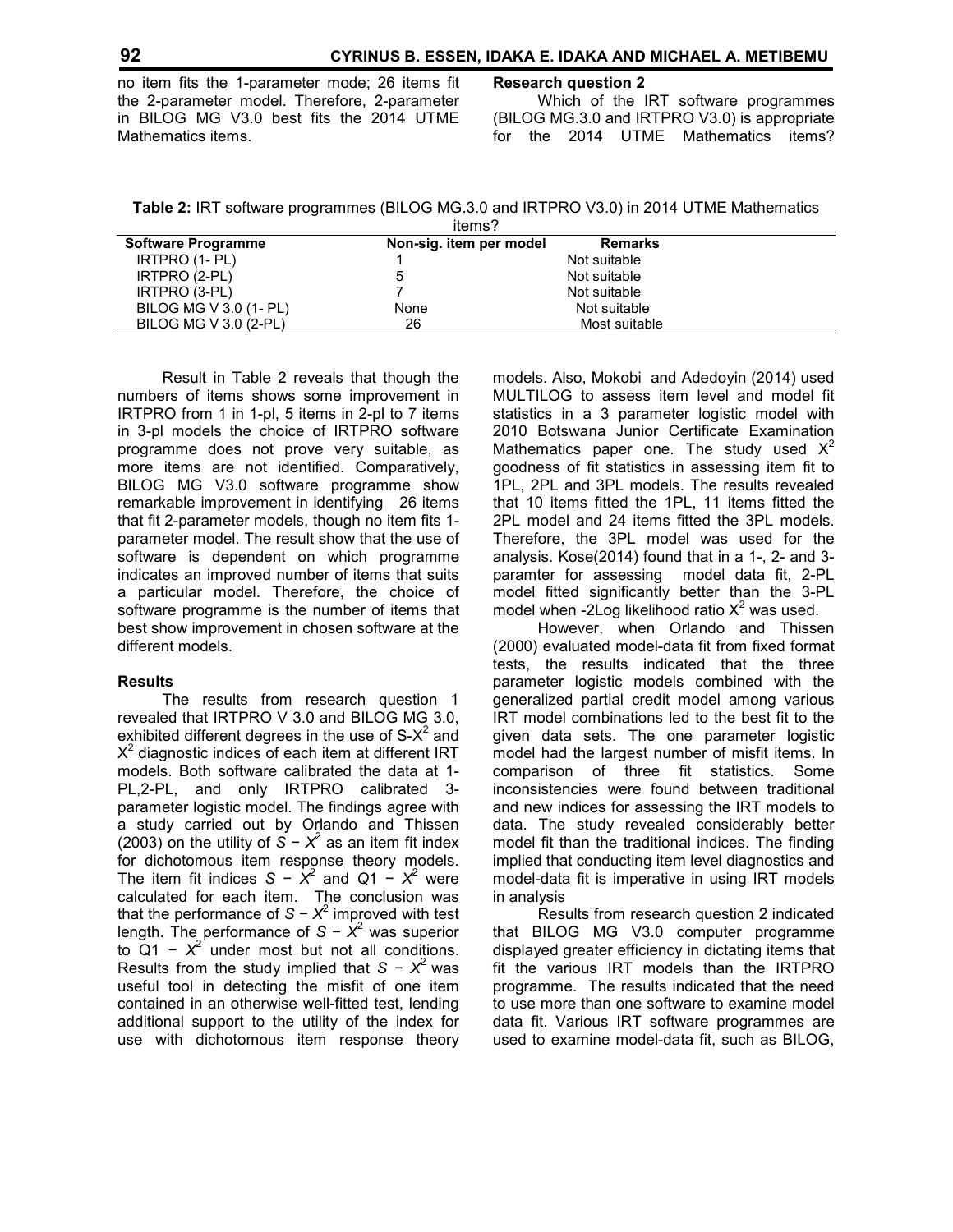# **ITEM LEVEL DIAGNOSTICS AND MODEL - DATA FIT IN ITEM RESPONSE THEORY (IRT) 93**

BILOG MG, MULTILOG, IRTPRO, PARSCLE, among others. These programmes provide different information concerning the model fit and comparison will show an improvement when more than one programme is compared in assessing model-data fit. Though, many studies have not considered the use of more than one software in comparing the model-data fit, this study provides the ground for more studies in this respect.

#### **CONCLUSION**

 The study examined item diagnostics statistics and model-data fit in item response theory using BILOG- MG V3.0 and IRTPRO V3.0 programmes. The results indicated that  $\chi^2$  and S  $-\chi^2$  statistics showed some items that fitted the 1-, 2- and 3 parameter IRT logistic models. Also, BILOG MGV3.0 and IRTPRO V3.0 showed different degrees in locating items that fitted the various IRT models. Based on these results, the study concluded that assessing model-data fits using various statistical indices and the used of multiple IRT programmes is imperative in the use of IRT model choice analysis.

#### **RECOMMENDATIONS**

From the findings and conclusion reached, the following recommendations were made:

- 1. That the selection of best IRT model should depend on assessing item fit statistics as the first step to apply IRT with confidence.
- 2. That the use of various item fit statistics is a step to ensuring that comparison is made for informed judgment and variety of diagnostic evidences
- 3. That the use of more than one IRT programmes will provide the choice of the best programme that provide more useful information about the real data set.

# **REFERENCES**

American Association of Educational Research, American Psychological Association and National Council on Measurement in Education., 2014.

- Standards for educational and psychological testing. Washington, DC: American Educational Research Association.
- Bolt, D. M., 2002. A Monte Carlo comparison of parametric and non-parametric polytomous

 DIF detection methods. Applied Measurement in Education, 15, 113-141.

- Chon, K. H., Lee, W. C and Ansley, T. N., 2007. Assessing IRT model-data fit for mixed format tests. CASMA Research Report, 26, 1-26. Retrieved from http/www.education.uiowa.edu/casma
- Dodeen, H., 2004. The relationship between item parameters and item fit. Journal of Educational Measurement, 41, (3): 261- 270.
- Embretson, S. E and Reise, S. P., 2000. Item Response Theory for Psychologists. Mahwah, NJ: Erlbaum.
- Essen, C. B., 2015. Differential item functioning of 2014 unified tertiary matriculation examination Mathematics of candidates in Akwa Ibom State, Nigeria. Unpublished Doctoral Dissertation. University of Calabar, Nigeria.
- Glass, C. A. W and Falcon, J. C. S., 2003. A comparison of the item-fit statistics for the three-parameter logistic model. Applied. Psychological. Measurement. 27: 87-106.
- Kang, T and Chen, T. T., 2011. Performance of the generalized  $s-x^2$  item fit index for the graded response model. Asian Pacific Education Review, 12, (10): 89-96.
- Kose, I. A., 2014. Assessing model data fit of unidimensional item response theory in simulated data. Educational Research and Reviews, 9, (17): 642-649. Retrieved from: http/www.academicjournals.org/ERR.
- Liu, Y and Maydeu-Olivares, A., 2014. Identifying the source of misfit in item response theory models. Multivariate Behavioral Research, 49,354-371.DOI:10.1080/00273171.2014.9 10744.
- McAlpine, M., 2002. A summary of methods of item analysis. CAA Blue Paper, 2, 1-32.
- Mokobi, T and Adedoyin, O. O., 2014. Identifying location biased items in the 2010 Botswana junior certificate examination Mathematics paper one using the item response characteristics curves.